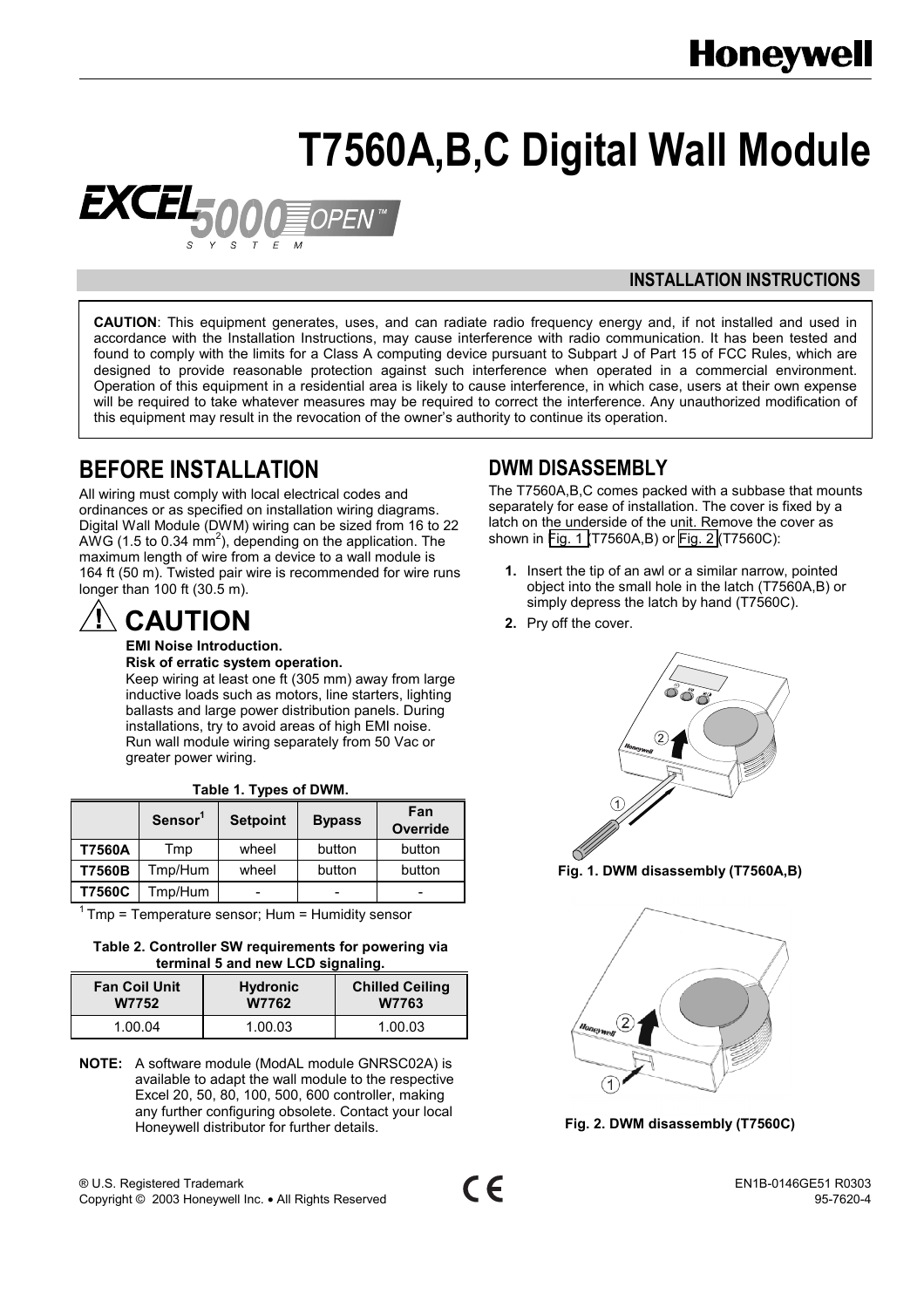## **INSTALLATION**

Mount the wall module on an inside wall approximately 54 in. (1.3 m) from the floor (or as specified on the installation drawings) to allow exposure to the average zone temperature. Do not mount the wall module on an outside wall, on a wall containing water pipes or near air ducts. Avoid locations that are exposed to discharge air from registers or radiation from lights, appliances, or the sun.

The DWM is furnished with a terminal block; all field wiring connections are made to these eight terminals.

The DWM has to be mounted in vertical position with the LCD display to the top.

Mount the subbase directly on a wall (see Fig. 3) using the type of screws appropriate for the wall material.



**Fig. 3. Mounting of DWM (T7560A,B shown)**

See [Fig. 6](#page-2-0) for T7560A,B,C mounting dimensions.

## **Wiring**

Wire the terminal blocks as follows:

- **1.** Strip 3/16 in. (5 mm) of insulation from the conductor.
- **2.** Insert the wire in the required terminal location and tighten the screw to complete the termination.

#### *IMPORTANT*

*Deviation from this rule can result in improper electrical contact. See [Fig. 4.](#page-2-0)*

- **3.** Verify DWM is wired according to [Fig. 4.](#page-2-0)
- **NOTE:** For specific wiring requirements, see the following Power section.

#### **Power**

The DWM can be powered either via the 5 V LED input (terminal 5) or via the 24 Vac/dc input (terminal 8).

#### *IMPORTANT*

*The DWM can be powered only via terminal 5 with those controllers listed in [Table 2,](#page-0-0) and if a SW version listed in [Table 2 o](#page-0-0)r higher is installed. If the DWM is powered via terminal 5, the Excel 10 controller must be configured for LCD\_DISPLAY (LED output continuously ON).*

**NOTE:** The 24 Vac power supply is needed only with the T7560B DWM (for the humidity sensor).

> Alternatively, a DC voltage source with 5...12 V can be connected to terminal 5 (see *IMPORTANT* note above).

Alternatively, a DC voltage source with 18...30 V (e.g. 22 Vdc from W7750 CVAHU) can be connected to terminal 8.

#### **Input ratings**

Terminal 5:

min.  $5 \text{ Vdc}$   $I_{\text{max}} 3 \text{ mA}$ max. 12 Vdc  $I_{\text{max}}$  5 mA or LED output of any Excel 10 controller

#### Terminal 8:

24 Vac from controller; I < 5 mA or 18...30 Vdc; I < 5 mA

Controllers with the following output ratings can be connected to terminal 5 (ratings are met by all Excel 10 controllers):

- 5 V with 389 ohms
- 4.3 V with 100 ohms
- 14.3 V with 1.5k ohms

Use up to 16 AWG (1.5 mm<sup>2</sup>) with a minimum of 18 AWG (1.0 mm2) wire for connecting 24 Vac power to terminal 8.

## **CAUTION**

#### **Low Voltage Equipment. Risk of equipment damage.**

The 24 Vac power source for the DWM must be a Class II Power Source. To conform to Class II restrictions, transformers must not be larger than 100 VA. A transformer that is CE certified and meets the Low Voltage Device (LVD) requirements must be used in Europe for all installations of this product.

The DWM power usage is < 0.5 VA at 24 Vac. The DWM does not require a dedicated transformer. The DWM can get power from any convenient location in the 24 Vac power circuit.

The 24 Vac power can come from the 24 Vac power terminals on the nearest controller or directly from a 24 Vac transformer, whichever is closer.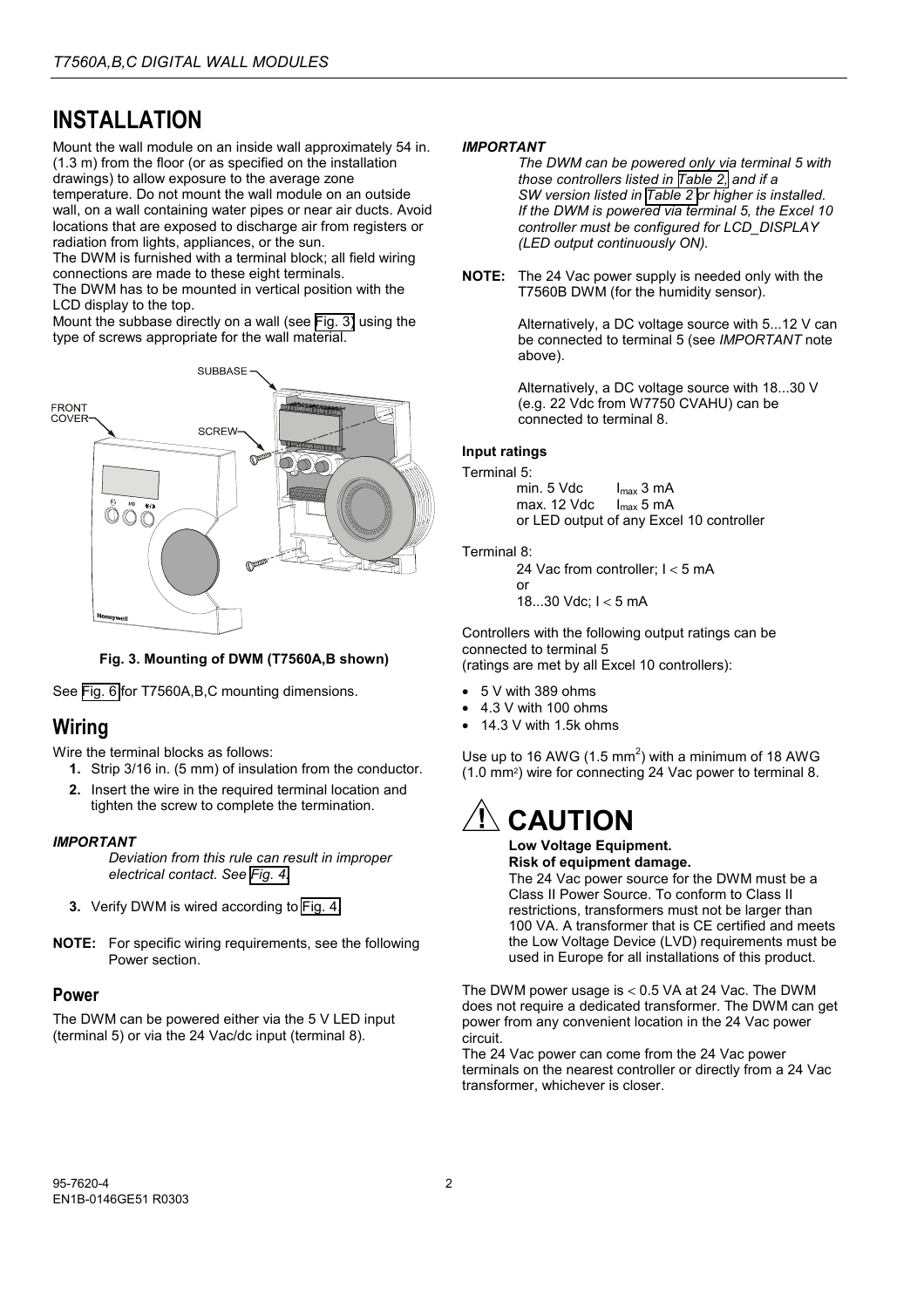<span id="page-2-0"></span>

**Fig. 4. Wiring of DWM**

**NOTE:** If connected to W7753 (UV) Controller, both terminals 4 and 6 must be connected.

> W7761 Remote I/O Controller supports only terminals 2 (temperature), 7 (humidity), and 1 (common), as well as terminal 8 as voltage supply.

Wiring with terminal 8 is not necessary if: An FCU or CHC controller with software is connected (see table 2). An Excel 500 with 6V/8V/10V signaling from the controller is used. The T7560A is then powered by terminal 5.

When all wiring is complete, attach the cover of the DWM as is shown in Fig. 5.

**NOTE:** Make sure that the latch on the underside of the DWM engages properly.



**Fig. 5. Mounting cover of T7560A,B DWM.**





**Fig. 6. DWM dimensions in inches (mm)**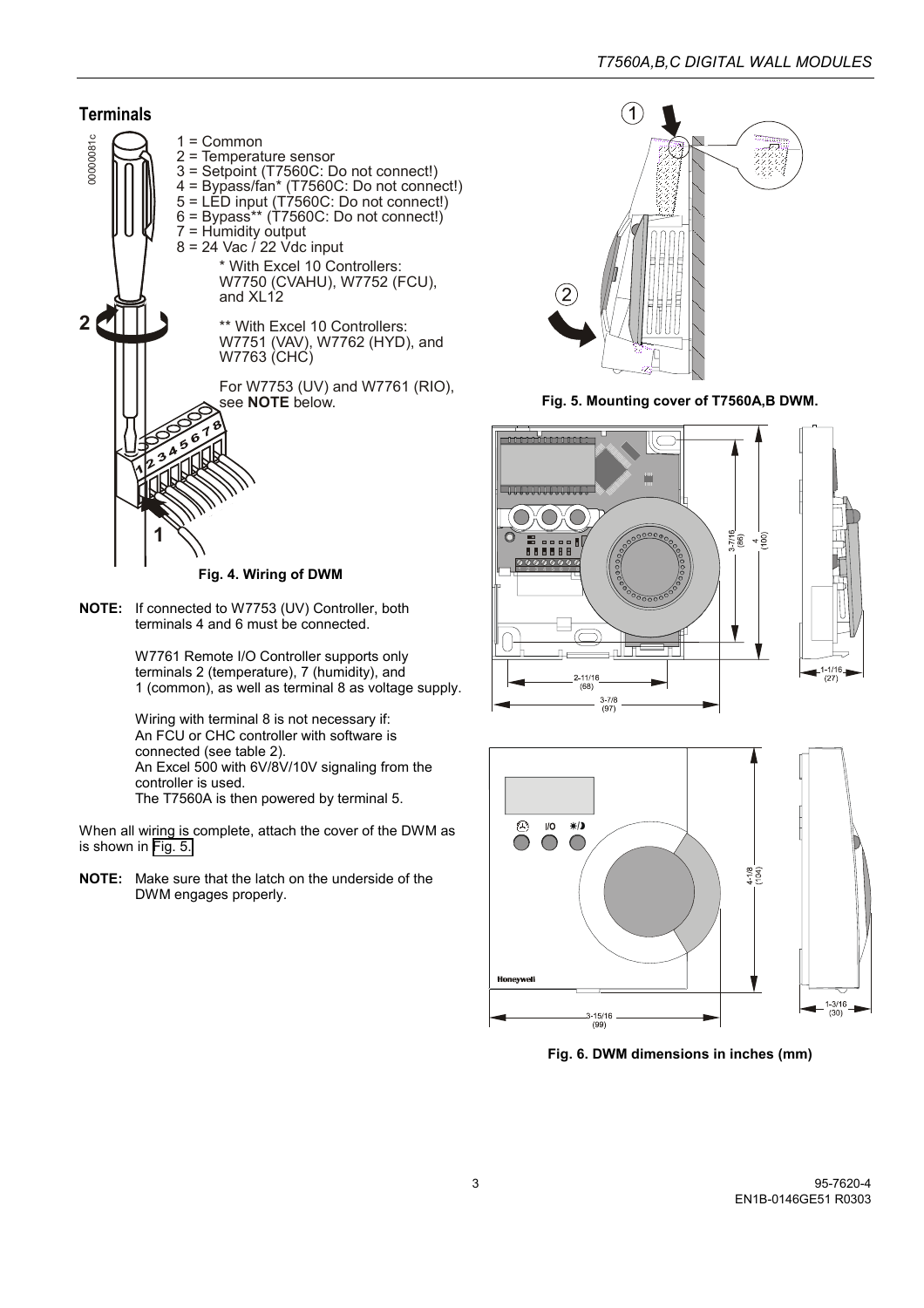## **CONFIGURATION (T7560A,B)**

After installation, the T7560A,B DWM must be configured in order to perform as desired. This is done by using the buttons and the setpoint wheel (see Fig. 7).



**Fig. 7. Control elements of T7560A,B DWM**

## **Normal Operating Mode**

After the DWM is powered up by the controller, it will display the room temperature and will operate as configured by default; the respective default setting is marked with an asterisk in the following.

After power-up, all display segments are switched on for approx. one second (see Fig. 8).

| AUTO<br>MANU<br>PROG | ш<br>ш | ,,,,,,,,,,,,,,,, | Ш<br>Ш | т |
|----------------------|--------|------------------|--------|---|
|                      |        |                  |        |   |

**Fig. 8. Display of all segments after power-up**

## **Entering Configuration Mode**

- **1.** Press FAN OVERRIDE for at least 5 seconds.
- **2.** Press UNIT ENABLE, then release FAN OVERRIDE, hold UNIT ENABLE for at least 5 seconds.
- **3.** Release UNIT ENABLE.

RESULT: The display shows  $P^{-1}-$  and the DWM is ready for configuration (see below).

- **4.** Press and hold FAN OVERRIDE while turning the setpoint wheel to select the parameter number.
	- RESULT: The parameters with their currently set

values are displayed; the  $\equiv$  behind the value indicates the currently set value (see below for values).

- **5.** Release FAN OVERRIDE and turn the setpoint wheel to select the parameter value.
- **6.** Confirm selection by pressing UNIT ENABLE.
- **7.** Repeat steps 4 to 6 to configure next parameter, or press BYPASS to leave the configuration mode.
- **NOTE:** After approx. 10 seconds without further action, the DWM automatically falls back to normal mode.

#### **P1 Setpoint Type Setting Scale Type Setting**

- $P \upharpoonright \mathsf{I}$  Fahrenheit relative
- $\int \frac{1}{x^2}$  Fahrenheit absolute
- ∗ Centigrade relative
- $P H$  Centigrade absolute

#### **P2 Room Temperature Setting**

- $\mathbb{P}^{\mathbb{P}}$ . Do not display room temperature (setpoint, only)
- ∗ Display room temperature

#### **P3 Bargraph Use Setting**

- $P3!$  No Fan
- $\cdot$   $\overline{P}$   $\overline{A}$  Auto, Off, On
- $PI3$  Auto, Off, 2 Speeds
- ∗ Auto, Off, 3 Speeds
- $P\overline{3}$  Bargraph shows humidity (each segment represents 4% rel. humidity; no fan speed available)

#### **P4 Controller Type Setting**

- ∗ New LCD signaling from controller (only with controllers and SW versions as listed in [Table 2 o](#page-0-0)r higher; set Excel 10 controller to LCD\_DISPLAY)
- $\bullet$   $PI:2$  LED override mode from controller, US signaling (100 ms pulses); with contr. W7750, W7751, W7753, W7761, XL12
- $PI:$  LED override mode from controller. European signaling (500 ms pulses); with contr. W7752, W7762, W7763, XL12
- $\bullet$   $P44$  LED occupancy mode from controller, US signaling ("Japan Mode"; set Excel 10 controller to LED\_OCCUPANCY)
- $\cdot$   $P4.5$  LED occupancy mode from controller, European signaling (500 ms pulses); with contr. W7752, W7762, W7763, XL12
- $\bullet$   $P46$  Excel 500 signaling from controller (10 V, 8 V, 6 V)

#### **P5 Pin 4 (Bypass/Fan) Grounding**

- $\mathsf{PS} \downarrow \mathsf{Pin}$  4 not shorted to GND if override is pressed (UV-controller, W7753)
- ∗ Pin 4 shorted to GND if override is pressed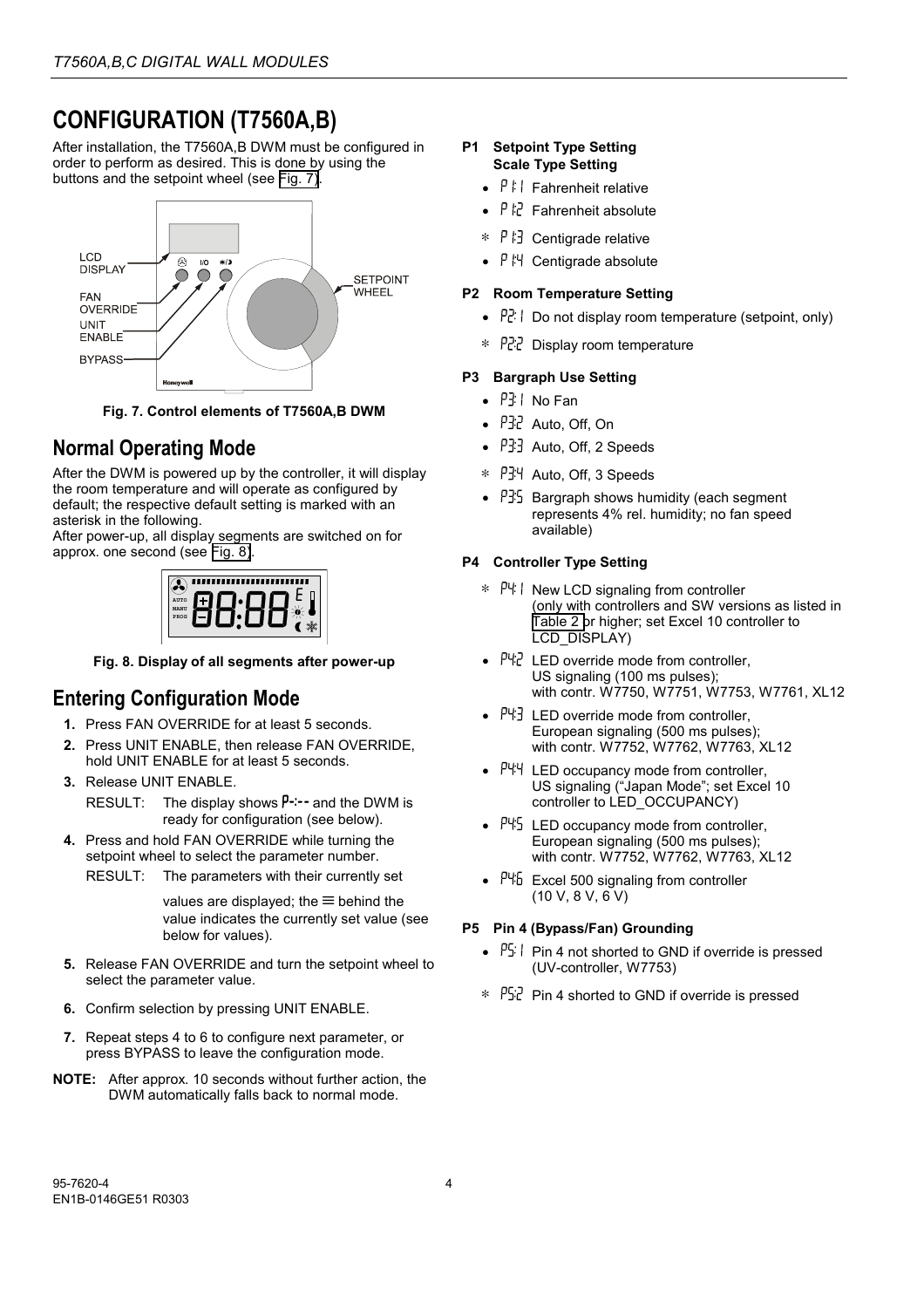### **Configuration Items in Software Version 2.10 and Above**

#### **P6 Device type**

This item configures different devices.

#### *IMPORTANT:*

*Stay on P6:1 and do not change to other configurations.*

#### **P7 Temperature offset**

• P7:50 Temperature offset; values of 0 through 99 are valid.  $50 = no change$ ,  $49 = -0.1$  Kelvin,  $51 =$ +0.1 Kelvin, etc. This offset varies the LCD display value, only. It must be set separately in the XL10 controller.

#### **P8 Switch back fan / temperature offset if unoccupied**

- 01 --> enable FAN Key / enable Setpoint Key
- 02 --> enable FAN Key / disable Setpoint Key
- 03 --> disable FAN Key / enable Setpoint Key
- 04 --> disable FAN Key / disable Setpoint Key

To "disable" means to switch back to FAN= auto / Setpoint offset = zero and disable operation.

To "enable" means to make normal operation possible (no action if unoccupied).

"Unoccupied" means:

- Effective Unoccupied (moon on continuously)
- or
- Override Unoccupied (moon flashing).

Works only with configuration P4:1: LCD signalling Setpoint will be set to zero only if set to relative: P1:1 and P1:3.

### **How to Check the Software Version**

Press the left and right button for approx. 5 seconds: After a LCD display test, you will see the current SW version of the device.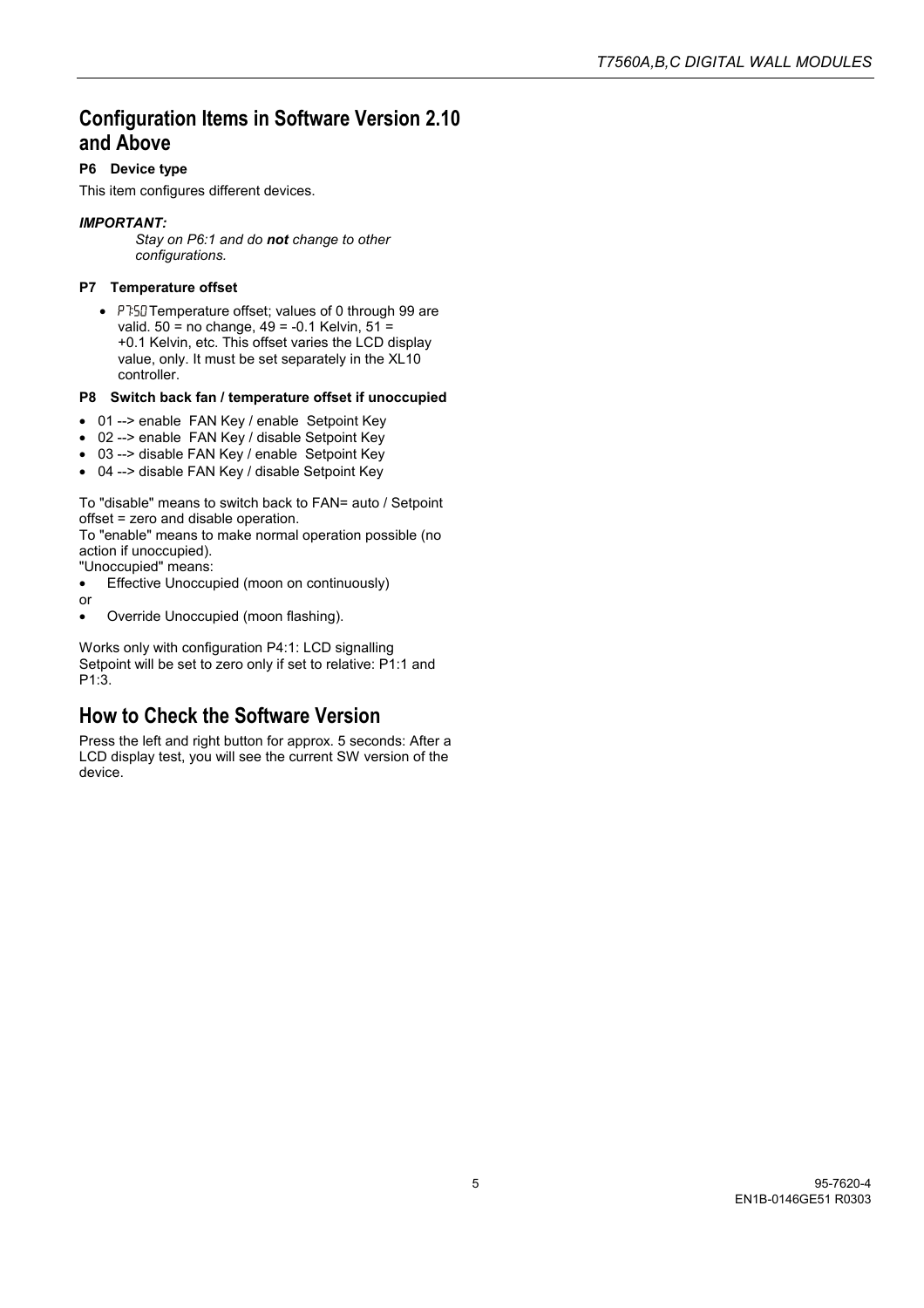## **ACCESSORIES T7460LONJACK**

The T7460LONJACK allows to easily access LONWORKS® via the wall module. LONWORKS® will be connected to the 2 LON® terminals. Via the 3.5 mm jack plug, a PC connection can be established.

Order quantity: set with 5 pieces



**Fig 9. T7460LONJACK**

### **Mounting**

Remove the setpoint wheel and put in the LonJack as shown in the following:



**Fig 10. Mounting T7460-LONJACK**

## **T7560 Blinds**

Same material and color as housing; for covering nonoperational buttons. Order quantity: set of 50 pieces.